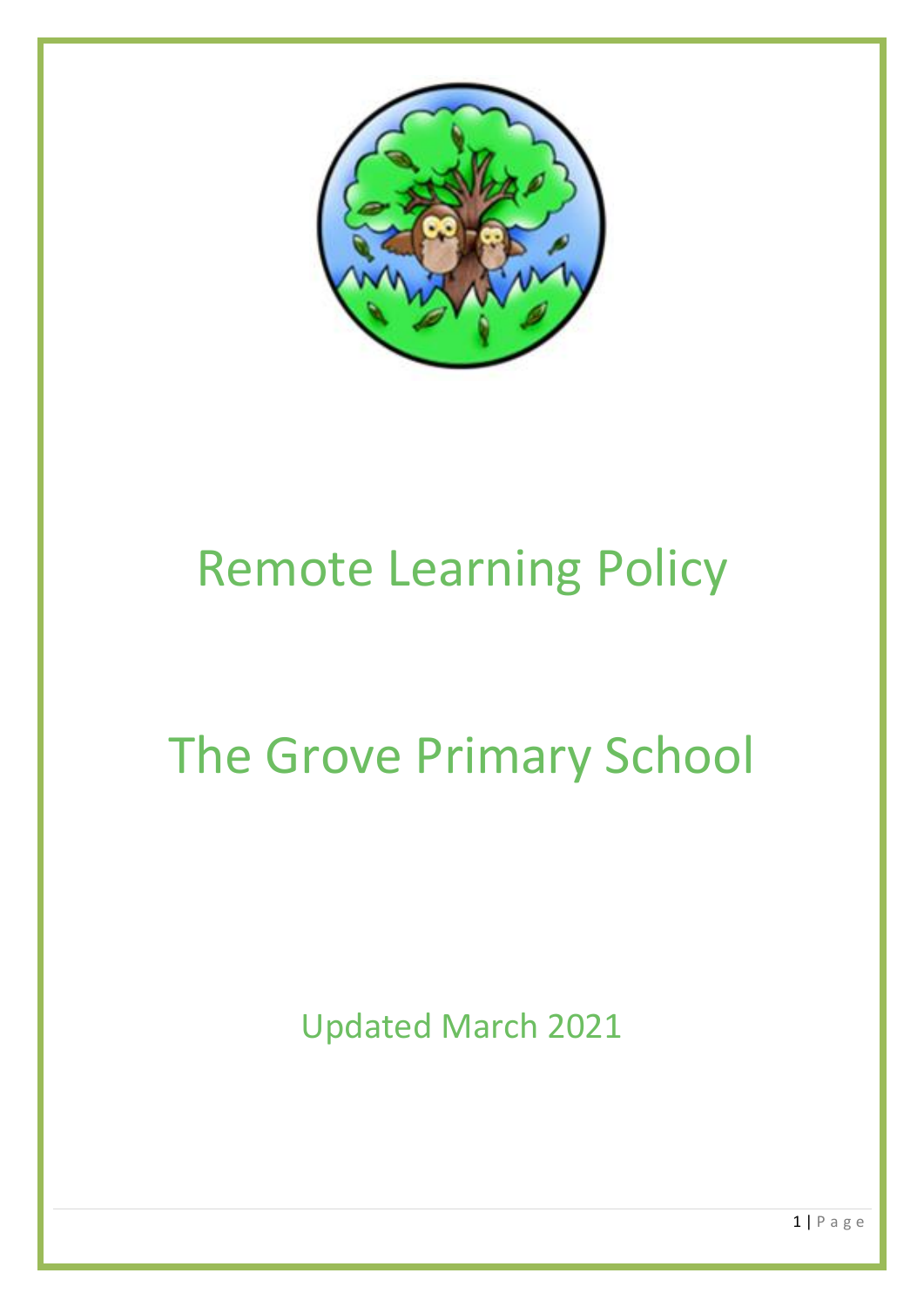## **Contents:**

- 1) Expectations for Remote Learning
- 2) Rationale for Remote Learning
- 3) Full Closure
- 4) Partial Closure
- 5) Remote Learning for Individuals
- 6) Expectations for Teachers and Teaching Assistants

## *Appendices:*

*Timetable for Full/Partial Closure*

*Letters to Parents*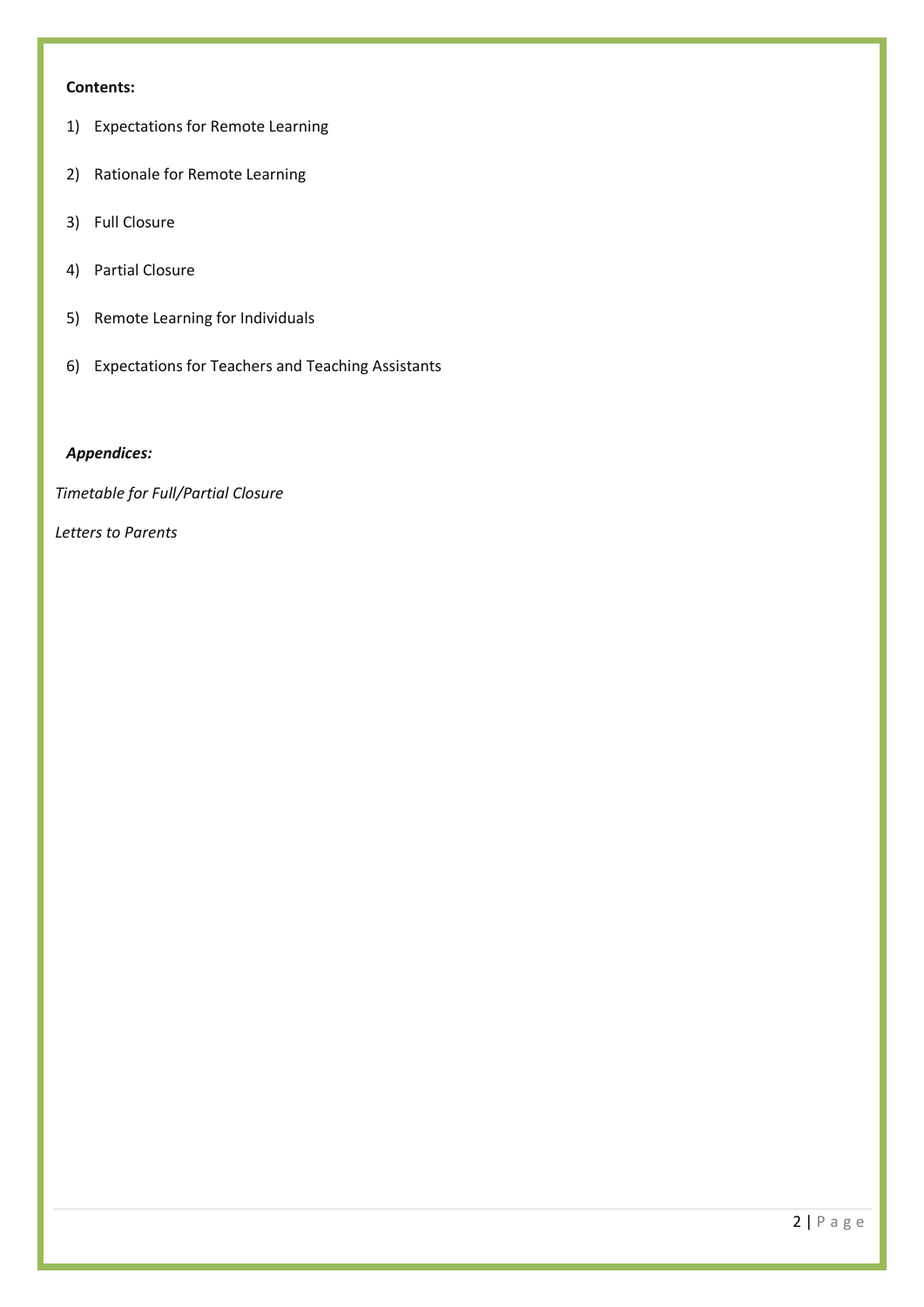## **1. Expectations for Remote Learning**

Although attendance at school will be mandatory for all pupils of compulsory school age from Monday 8<sup>th</sup> March, we are aware that the virus is still present in our community and will be for the foreseeable future. Therefore, remote education will need to be an essential component in the delivery of the school curriculum, alongside classroom teaching in the case of those who are clinically vulnerable or self-isolating, or replacing classroom teaching in the event of a bubble closure or local lockdown. The government has therefore set out guidance which gives further information about this.

The guidance notes that the remote education provided should be equivalent in length to the core teaching pupils would receive in school and include recorded or live direct teaching time alongside time for pupils to complete tasks and assignments independently. Furthermore as schools we should:

- Teach a planned and well-sequenced curriculum so that knowledge and skills are built incrementally, with a good level of clarity about what is intended to be taught and practised in each subject so that pupils can progress through the school' curriculum
- Select a digital platform for remote education provision that will be used consistently across the school in order to allow interaction, assessment and feedback, and make sure that staff are trained and confident in its use.
- Overcome barriers to digital access for pupils by distributing school-owned laptops and providing printed resource, such as textbooks and work books, to structure learning, supplemented with other forms of communication to keep pupils on track or answer questions about work.
- Have systems for checking, daily whether pupils are engaging with their work, and work with families to rapidly identify effective solutions where engagement is a concern.
- Identify a named senior leader with overarching responsibility for the quality and delivery of remote education, including ensuring that provision meets expectations for remote education.

When teaching pupils remotely, the Government expect schools to:

- Set meaningful and ambitious work each day in an appropriate range of subjects
- Consider how to transfer into remote education what we already know about effective teaching in the live classroom by, for example:
	- Providing frequent, clear expectations of new content, delivered by a teacher or through high-quality curriculum resources
	- Providing opportunities for interactivity, including questioning, eliciting and reflective discussion
	- Providing scaffolded practice and opportunities to apply new knowledge
	- Enabling pupils to receive timely and frequent feedback on how to progress, using digitally facilitated or whole-class feedback where appropriate
	- Using assessment to ensure teaching is responsive to pupils' needs and addresses any critical gaps in pupils' knowledge
	- Avoiding an over-reliance on long-term projects or internet research activities

They expect schools to consider these expectations in relation to the pupils' age, stage of development and/or special educational needs, for example where this would place significant demands on parents' help or support. As children in Reception or KS 1 often require high levels of parental involvement to support their engagement with remote education, this makes digital provision a particular challenge for this age group and therefore schools are not expected to use solely digital means to teach these pupils remotely. This applies to some pupils with SEND and so school should work with families to deliver an ambitious curriculum appropriate for their level of need.

*(Schools Coronavirus (COVID-19) Operational Guidance, February 2021)*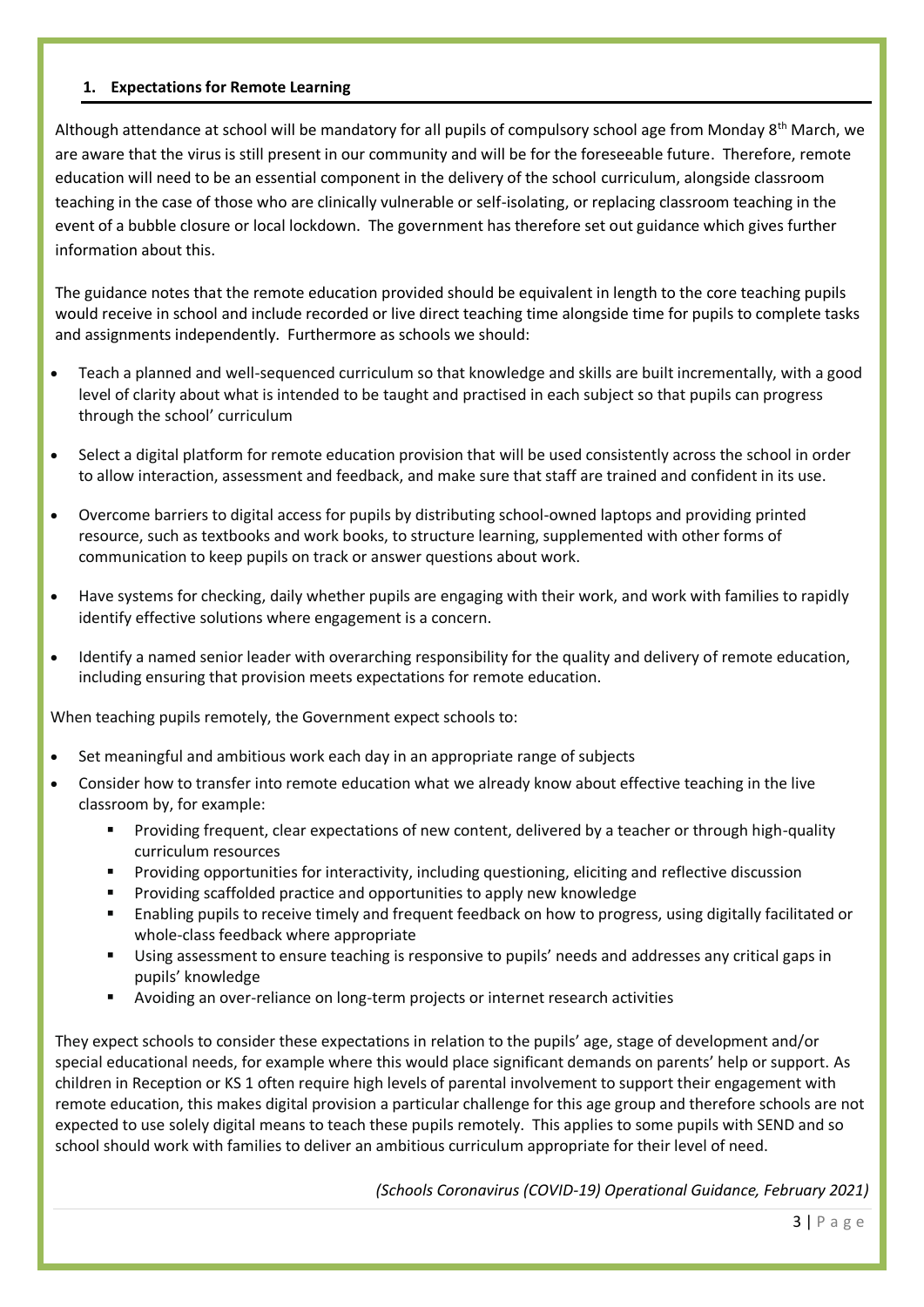## **2. Rationale for Remote Learning**

As in school, when providing remote learning our focus will be on ensuring that all pupils receive a high-quality education. We are committed to providing a broad and balanced curriculum regardless of the situation and will be seeking to promote independence and self-motivation in learning through our provision. This approach will be central to our identification of curriculum objectives, outcomes and goals, our selection of resources to support children's learning and the methods we adopt to assess children's learning and provide feedback.

However, any strategies that we put in place need to take into account the differing circumstances of each child, not just academically but their physical and emotional well-being and also their access to support and resources within the home. When identifying our approach to remote learning and setting remote learning tasks and activities, we will take into account the following:

- Age and stage of development of children
- Additional needs such as SEND or EAL
- Access to technology, including number/type of devices which children use to access learning and the quality of their internet connection
- Potential need to share resources between siblings from other year groups/schools and/or parents working from home
- Availability of support from parents/other adults to help the children with learning tasks and activities

Information and data from the previous periods of remote learning in 2020 and 2021 have helped us to adapt our remote learning offer to meet the needs of all our children and families, as well as enabling us to identify children and families for targeted support.

## **3. Localised Closure**

If the school is fully closed, then the only children on site will be those whose parents are key workers or those who are identified as being vulnerable. In this scenario, some staff will be working on a rota basis and the majority of children will be accessing their learning from home. To facilitate this the following plans will be put into place.

### a) Planning

Teachers will provide a weekly overview for their year group which is sent out each Friday. This will detail the learning in English, Maths, Science, History or Geography, Art or DT, RE, Computing, Music, French, PE and PSHE. For the English and Maths, this will be a brief outline as daily sessions will be provided. Alongside this overview, a suggested timetable will be provided to help children and parents organise their week. Both the overview and timetable will be uploaded by 3pm on a Friday in preparation for the week ahead.

### b) Delivery

Teachers will plan daily English and Maths lessons which will be uploaded by 3:30 the previous day to Seesaw (Reception and Year 1) or Microsoft Teams (Year 2-6). These should include either a voiced Powerpoint or online video to help children understand the objective or concept which is being taught. There should then be a follow up or series of follow up tasks or activities for the children to complete. Teachers need to be mindful when setting tasks and activities, that not all children will have access to a printer and so tasks or activities that require printing before completing should be kept to a minimum. Teachers also need to take into account the availability of resources at home when setting practical tasks. In addition, any videos, Powerpoints or resources for Science and the Foundation Subjects should also be uploaded. This can either be done at the beginning of the week or on a daily basis. Teaching assistants can be used to support the preparation of resources as necessary.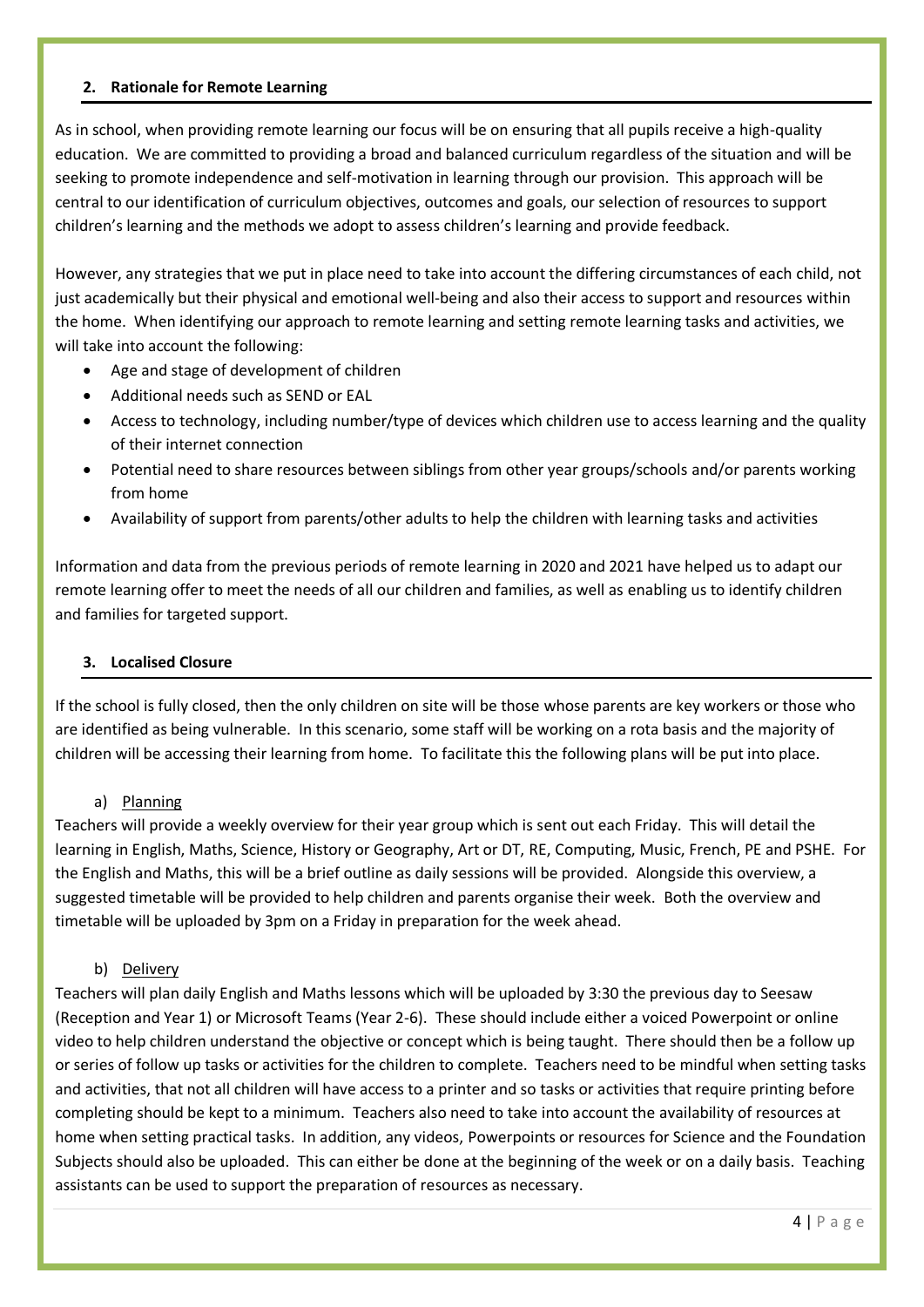## c) Assessment

Children will be expected to submit their English and Maths work on a daily basis via Seesaw or Microsoft Teams. This will be acknowledged by the teachers either through the use of a 'thumbs up' or a comment. From this information, teachers will be able identify whether they need to adapt the lesson that they had prepared for the following day or whether there were a few children whom they needed to contact individually to discuss their learning. For Science and the Foundation Subjects, children will be expected to submit their work in a weekly basis via Seesaw. Again, teachers will acknowledge either through the use of a 'thumbs up' or a comment. As with English and Maths, this will provide teachers with information regarding the children's understanding and progress which can be used to adapt lessons or provide more detailed feedback.

## d) Scaffolded Practice and Application

Opportunities identified in planning and information from assessment will be used to identify children for targeted intervention. This will be conducted through Zoom (Reception/Year 1) and Teams (Year 2-6). The purpose of these sessions will be to provide children with opportunities to practice and apply what they have learnt from engaging with the presentations and/or videos uploaded by teachers and receive face-to-face feedback on their learning. Teachers will also be able to identify and correct misconceptions, using this information to adapt future teaching. As these sessions will be highly interactive, with maximum engagement expected from the children, they will be conducted in small groups with no more than 6-8 children present. As a general rule, most children should receive at least one targeted intervention session each week, in either English or Maths, depending on the identified need. A protocol for how these sessions run has been developed and tested. Further support will be offered to all teachers in leading these sessions.

## e) Contact with Children

Teachers will be able to email the children using the class email account and should do so once a week. For those children, where a specific learning need has been identified, for example, from a previous activity, then the teachers will follow up with an individual email to the child to discuss their learning and offer extra support. If a teacher has received no work and has not had a response to their emails then they should refer them to the well-being team who will follow up with a phone call to the family. If, through their contact with a child/family, they become concerned then again, this should be passed to the well-being team and logged on MyConcern. During this time, teachers should also implement strategies and promote activities, such as, sharing videos of stories or setting challenges which will help develop a sense of community. This should include a weekly story time session via Zoom.

### f) Support for Parents

If the school is required to shut, parents will be provided with details about the remote learning programme, this will include guidance on how to use Seesaw/Microsoft. In addition, this booklet will include information about how to access further support regarding their child/ren's learning and other resources which they can draw on to support them and their child.

### g) Support for Teachers

The procedures that we are implementing for remote learning moving forwards are the same as those implemented between January and March 2021. Therefore, teachers are already familiar with the tools that we will be using and there are a range of online resources like Oak Academy and White Rose Maths among others, which are available to support planning and preparation. Where additional strategies or tools are introduced then training and/or support will be provided. In addition, policies and procedures have been updated to incorporate increased contact through telephone and video calls.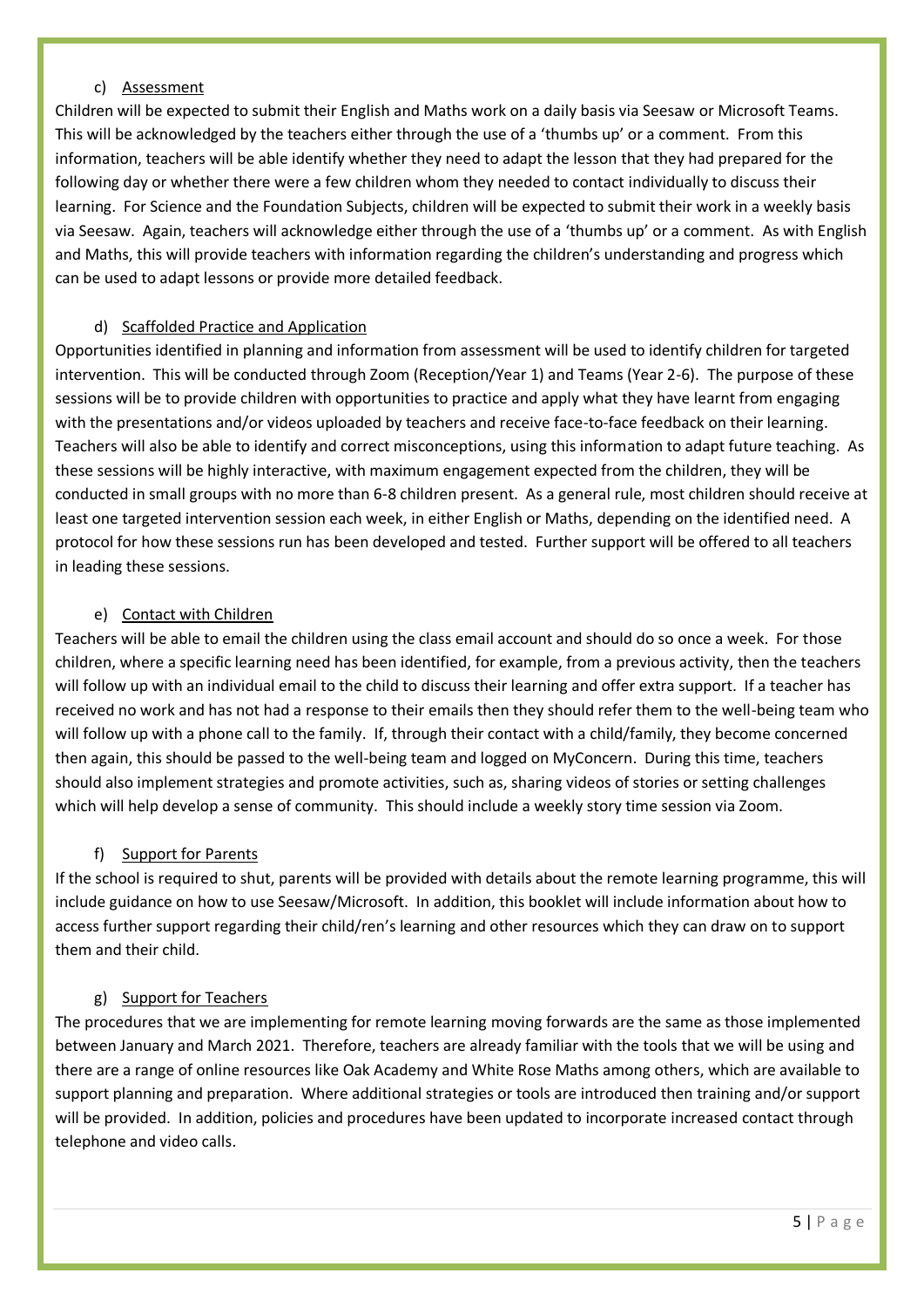## h) Adaptations

We are aiming for all our remote learning to promote independence and encourage children to be self-motivated learners. However, for some children, remote learning will need to be adapted to meet their needs. For the most part, this can be done through providing simplified explanations, alternative tasks or additional resources. However, for some children, learning will need to be completely adapted to the stage that they are at. Any adaptations at this level should take into account EHCP targets and seek to provide opportunities for children to develop their skills in these areas alongside their general learning. There will be children who do not have access to Seesaw/Microsoft Teams. For these children, a weekly work pack will need to be provided. The work pack should be prepared and emailed to the School Office/DHT for printing by Monday morning and the parent contacted to let them know that it is ready for collection. Where possible, work packs will be collected from school, however, if collection is difficult, then they will be delivered on a Monday to the relevant children.

## i) Provision in School

In this scenario, some children, those whose parents are key workers or those who are identified as being vulnerable, will be educated on site. They will be supported in school to access the remote learning that has been set for them. At this time, a rota for supervision will be set up whereby teachers and teaching assistants will be tasked with either supervising in-school learning or providing remote learning.

## **4. Partial Closure**

If the school is partially closed, then either the government has assigned schooling to certain year groups or cohorts of children or a particular cohort, year group or class has been asked to self-isolate at home due to close contact with a positive case. In the first scenario, there will also be an expectation that those children whose parents are key workers or those children who are identified as being vulnerable but are not in the identified year groups or cohorts, will be educated on site. In this case, staff will be working with the children on site alongside maintaining remote learning for those who are at home on a rota system. If a cohort, year group or class are asked to self-isolate at home, the rest of the school will remain open as usual, and only the teachers of the relevant classes will take responsibility for remote learning. Again, to facilitate this, the following plans will be put in place.

## a) Planning

Teachers will provide a weekly overview for their year group which is sent out each Friday. This will detail the learning in English, Maths, Science, History or Geography, Art or DT, RE, Computing, Music, French, PE and PSHE. For the English and Maths, this will be a brief outline as daily sessions will be provided. Alongside this overview, a suggested timetable will be provided to help children and parents organise their week. Both the overview and timetable will be uploaded by 3pm on a Friday in preparation for the week ahead. This will provide the basis for learning in school but should be expanded and developed where necessary.

### b) Delivery

Teachers will plan daily English and Maths lessons which will be uploaded by 3:30 the previous day to Seesaw (EYFS and Reception) or Microsoft Teams (Year 2-6). These should include either a voiced Powerpoint or online video to help children understand the objective or concept which is being taught. There should then be a follow up or series of follow up tasks or activities for the children to complete. Teachers need to be mindful when setting tasks and activities, that not all children will have access to a printer and so tasks or activities that require printing before completing should be kept to a minimum. Teachers also need to take into account the availability of resources at home when setting practical tasks. In addition, any videos, Powerpoints or resources for Science and the Foundation Subjects should also be uploaded. This can either be done at the beginning of the week or on a daily basis. Teaching assistants can be used to support the preparation of resources as necessary.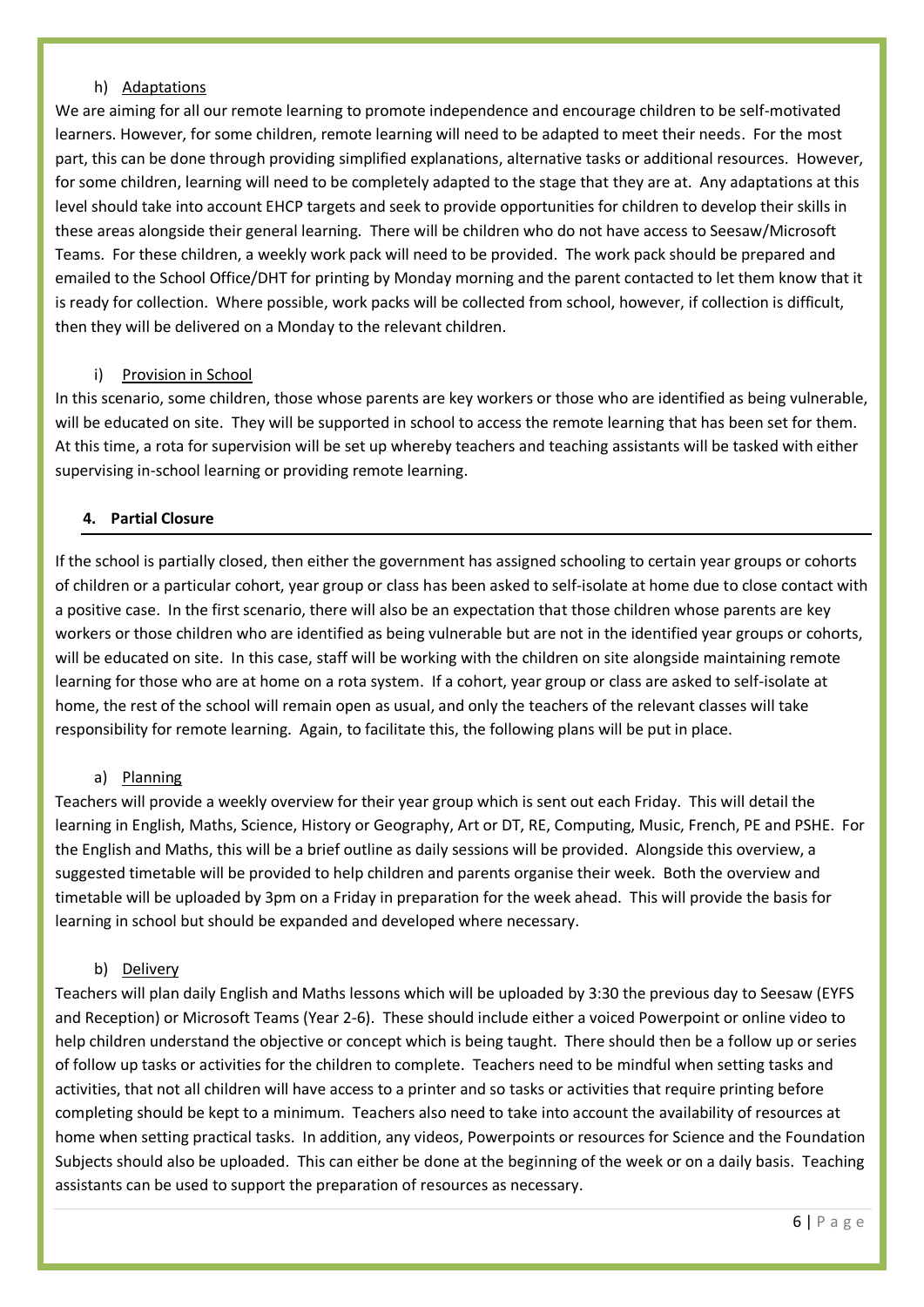NB: Alternations might need to be made to the expectations for planning and delivery if a group of children e.g. class/year group bubble is sent home in the course of the school day. In this situation, the learning for the following day should be simplified and use practical and open-ended activities as much as possible. From the second day, the normal remote provision should be up and running.

## c) Assessment

Children will be expected to submit their English and Maths work on a daily basis via Seesaw or Microsoft Teams. This will be acknowledged by the teachers either through the use of a 'thumbs up' or a comment. From this information, teachers will be able identify whether they need to adapt the lesson that they had prepared for the following day or whether there were a few children whom they needed to contact individually to discuss their learning. For Science and the Foundation Subjects, children will be expected to submit their work in a weekly basis via Seesaw. Again, teachers will acknowledge either through the use of a 'thumbs up' or a comment. As with English and Maths, this will provide teachers with information regarding the children's understanding and progress which can be used to adapt lessons or provide more detailed feedback.

## d) Scaffolded Practice and Application

Opportunities identified in planning and information from assessment will be used to identify children for targeted intervention. This will be conducted through Zoom (Reception/Year 1) and Teams (Year 2-6). The purpose of these sessions will be to provide children with opportunities to practice and apply what they have learnt from engaging with the presentations and/or videos uploaded by teachers and receive face-to-face feedback on their learning. Teachers will also be able to identify and correct misconceptions, using this information to adapt future teaching. As these sessions will be highly interactive, with maximum engagement expected from the children, they will be conducted in small groups with no more than 6-8 children present. As a general rule, most children should receive at least one targeted intervention session each week, in either English or Maths, depending on the identified need. A protocol for how these sessions run has been developed and tested. Further support will be offered to all teachers in leading these sessions.

## e) Contact with Children

Teachers will be able to email the children using the class email account and should do so once a week. For those children, where a specific learning need has been identified, for example, from a previous activity, then the teachers will follow up with an individual email to the child to discuss their learning and offer extra support. If a teacher has received no work and has not had a response to their emails then they should refer them to the well-being team who will follow up with a phone call to the family. If, through their contact with a child/family, they become concerned then again, this should be passed to the well-being team and logged on MyConcern. During this time, teachers should also implement strategies and promote activities, such as, sharing videos of stories or setting challenges which will help develop a sense of community. This should include a daily story time session via Zoom either in small groups or as a whole class.

If only one class or year group is self-isolating, then the teachers will be provided with a school mobile phone so that they can contact the children by telephone. They should do so at least once a week but if they need to offer additional learning support to particular children, then they can do so.

## f) Support for Parents

If the school is required to shut, parents will be contacted via email to share information about the remote learning provision which will be provided. School will also contact families where there is limited access to technology to ascertain their requirements and respond appropriately. In addition, information on the school website and a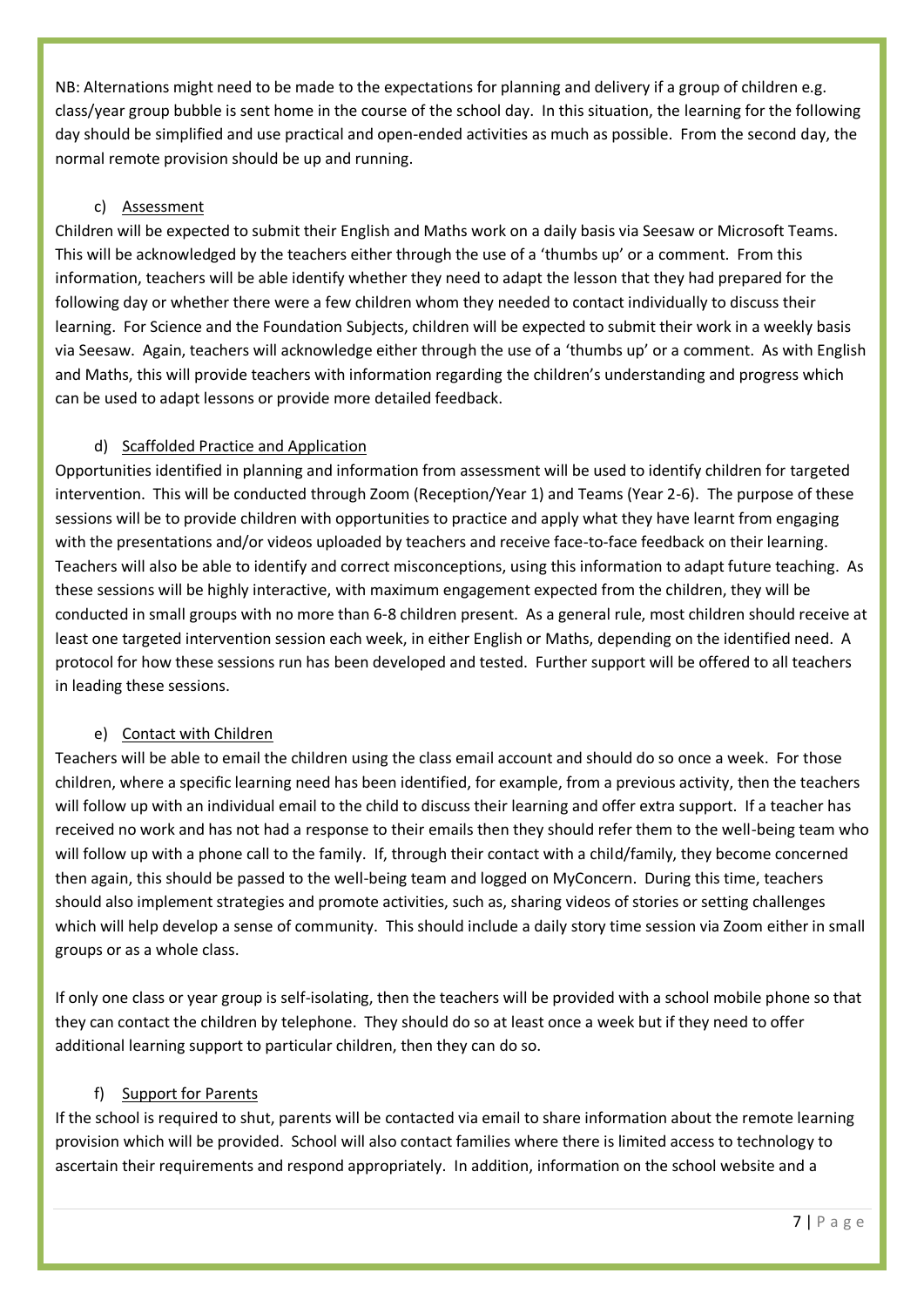booklet will include information about how to access further support regarding their child/ren's learning and other resources which they can draw on to support them and their child.

## g) Support for Teachers

The procedures that we are implementing for remote learning moving forwards are the same as those implemented between January and March 2021. Therefore, teachers are already familiar with the tools that we will be using and there are a range of online resources like Oak Academy and White Rose Maths among others, which are available to support planning and preparation. Where additional strategies or tools are introduced then training and/or support will be provided. In addition, policies and procedures have been updated to incorporate increased contact through telephone and video calls.

NB: In the event of a class/year group bubble closure, teachers are encouraged to spend 10-15 minutes prior to returning home to discuss their next steps and identify any materials or resources they will need to support the preparation and delivery of remote learning. If any of these materials or resources are in an area of the school that they are unable to access, then other members of staff with ensure that these are prepared for them.

## h) Adaptations

We are aiming for all our remote learning to promote independence and encourage children to be self-motivated learners. However, for some children, remote learning will need to be adapted to meet their needs. For the most part, this can be done through providing simplified explanations, alternative tasks or additional resources. However, for some children, learning will need to be completely adapted to the stage that they are at. Any adaptations at this level should take into account EHCP targets and seek to provide opportunities for children to develop their skills in these areas alongside their general learning. There will be children who do not have access to Seesaw. For these children, a weekly work pack will need to be provided. The work pack should be prepared and emailed to the School Office/DHT for printing by Monday morning and the parent contacted to let them know that it is ready for collection. Where possible work packs will be collected from school, however, if collection is difficult, then they will be delivered on a Monday to the relevant children.

### i) Provision in School

In this scenario, some year groups, and possibly some children whose parents are key workers or those who are identified as being vulnerable, will be educated on site. In year groups where all children are attending, teaching and learning will continue as normal, with the children supported by the usual school staff. In year groups where some children are remaining at home, the children in school will be supported in school to access the remote learning that has been set for them. At this time, a rota for supervision will be set up whereby teachers and teaching assistants will be tasked with either supervising in-school learning or providing remote learning.

## **5. Remote Learning for Individuals**

There will be times, when school remains open to all pupils, that individual children or families will be required to self-isolate. This could be for a period of 24 hours up to 10 days and during this time, the school has a duty to provide access to remote learning. However, as teachers will be focused on delivering the curriculum for the majority of children in school, this will be a revised version of our remote learning offer (see above).

## a) Planning

In the first 24 hours after the child or family starts self-isolating, the teacher (s) will ring the parents to discuss the provision that they will be able to offer, including the option of joining live English and Maths sessions. In the next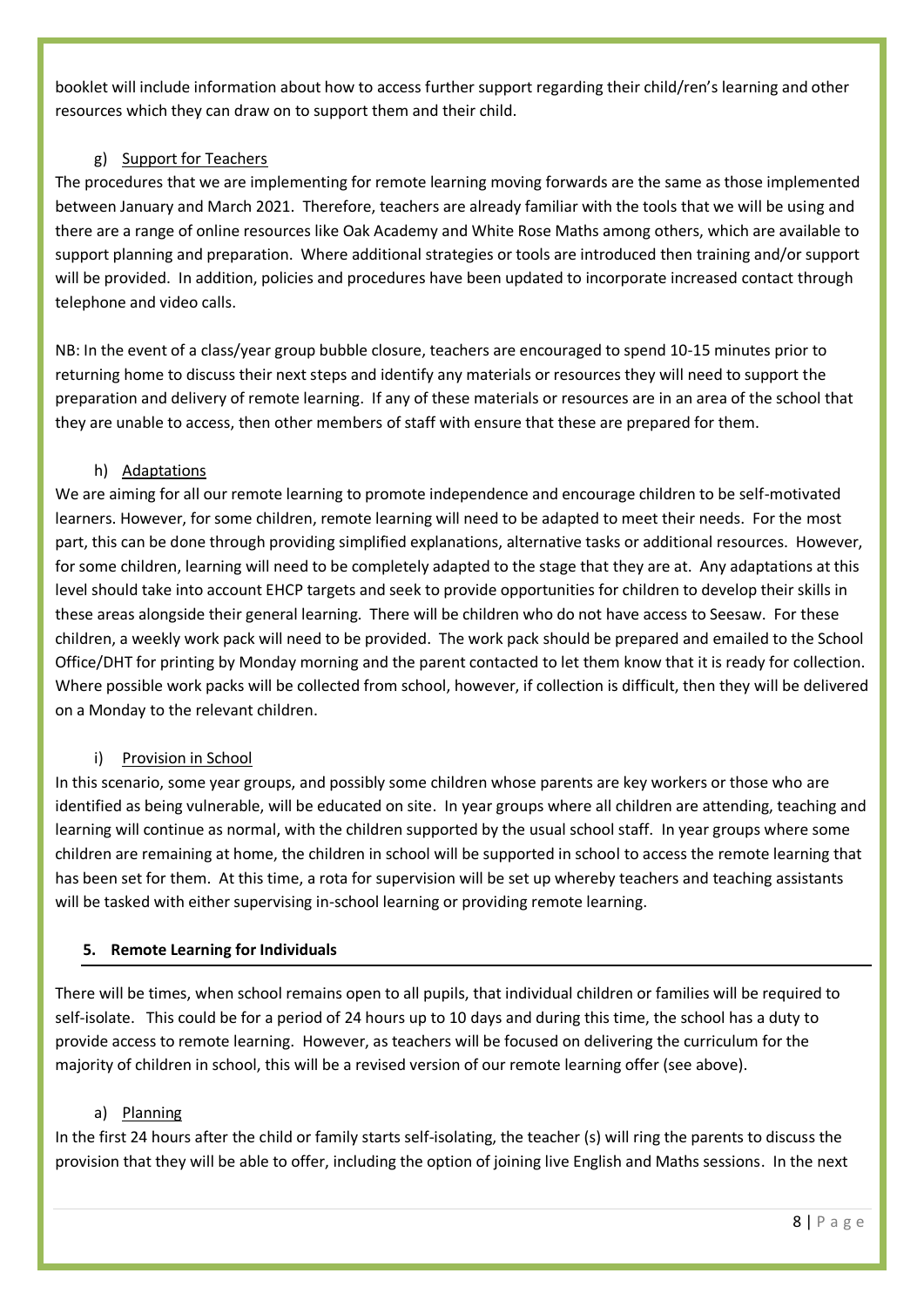24-48 hours the class teacher will email the parents with a weekly timetable for the child. This is based on the class timetable regularly completed by teachers and will simply detail what subjects will be covered over the next week.

## b) Delivery

Each morning, teachers will upload the relevant resources for the lessons that will be taking place that day. They should be uploaded to Seesaw (EYFS and Reception) or Microsoft Teams (Year 2-6). For Guided Reading, English and Maths, the child will be expected to participate in lessons through Zoom/Teams on either a tablet or laptop. (These devices can be provided by the school where necessary.) Additional comments/support can be provided during these sessions by the teaching assistance. For other subjects, the child working remotely will be expected to access their learning asynchronously using the resources provided. As the majority of children will be on site, the remote learning provision will need to be simplified to ensure that workload remains within manageable limits. Where necessary, teaching assistants can be used to support the preparation of resources. If preferable, a pack of resources for the week could be prepared and emailed/uploaded for subjects other than Reading, English and Maths.

## c) Assessment

Children should submit their work on a daily basis via Seesaw/Microsoft Teams. This can then be viewed and acknowledged by teachers as part of the marking/feedback process for all children. Using the information gathered from home, teachers will be able to identify whether they need to adapt the lesson that they have prepared for the following day or whether the child needs to be contacted individually the following day to discuss their learning. To facilitate this, teaching assistants can be used to cover classes for 10-15 minutes while phone calls are made. If this is not sustainable, then assessment notes made from remote learning can be used as a basis for catch-up with teaching assistants/teachers on the child's return to school.

## d) Contact with Children

While contact with individual children will prove difficult under this scenario, efforts should be made to speak to the children at least once a week. For vulnerable children, the well-being team will also conduct welfare calls on a regular basis across the week(s) to ensure that children are engaging with learning.

## e) Support for Parents

If a child or family is required to self-isolate, parents will be provided with details about the remote learning programme, which will include guidance on how to use Seesaw/Microsoft Teams. School will also contact families where there is limited access to technology to ascertain their requirements and respond appropriately. In addition, information on the school website and a booklet will include information about how to access further support regarding their child/ren's learning and other resources which they can draw on to support them and their child

## f) Support for Teachers

The procedures that we are implementing for remote learning moving forwards are similar as those implemented between January and March 2021. Therefore, teachers are already familiar with the tools that we will be using and there are a range of online resources like Oak Academy and White Rose Maths among others, which are available to support planning and preparation. Where additional strategies or tools are introduced then training and/or support will be provided. In addition, policies and procedures have been updated to incorporate increased contact through telephone and video calls.

## g) Adaptations

We are aiming for all our remote learning to promote independence and encourage children to be self-motivated learners. However, for some children, remote learning will need to be adapted to meet their needs. For the most part, this can be done through providing simplified explanations, alternative tasks or additional resources. However,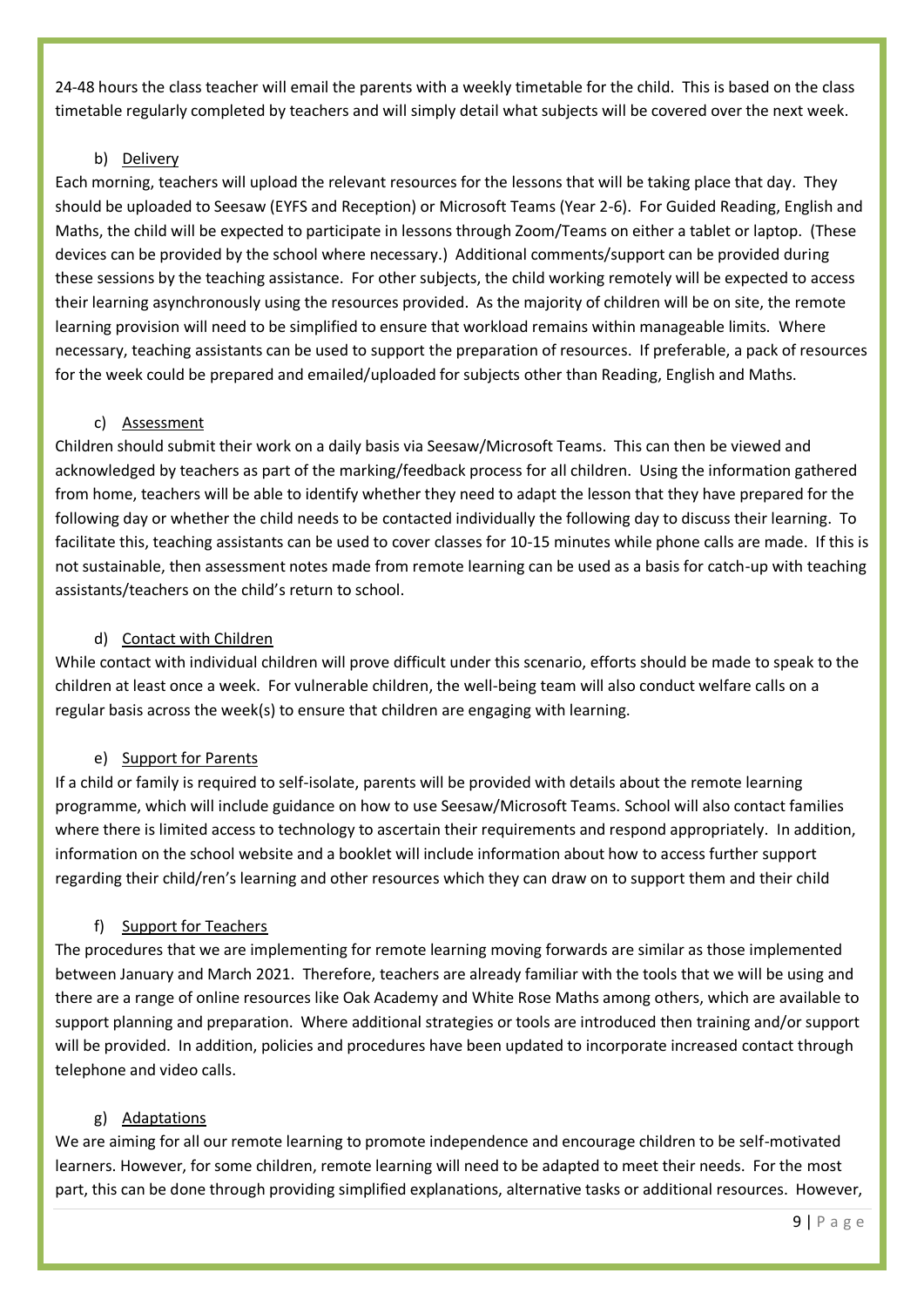for some children, learning will need to be completely adapted to the stage that they are at. Any adaptations at this level should take into account EHCP targets and seek to provide opportunities for children to develop their skills in these areas alongside their general learning. There will be children who do not have access to Seesaw/Microsoft Teams. For these children, a weekly work pack will need to be provided. The work pack should be prepared and given to the school office who will contact the parent to let them know that it will be delivered in the next 24 hours.

## **6. Expectations for Teachers and Teaching Assistants**

As this document covers many different scenarios all with slightly different actions which will need to be implemented, a simple table detailing the expectations for teachers and teaching assistants in each scenario has been provided below.

|                                           | <b>Localised Closure</b>                                                                                                                                                                   | <b>Partial Closure</b>                                                                                                                                                                              | <b>Bubble Closure</b>                                                                                                                                                                | <b>Individual Absence</b>                                                                                                                                                           |
|-------------------------------------------|--------------------------------------------------------------------------------------------------------------------------------------------------------------------------------------------|-----------------------------------------------------------------------------------------------------------------------------------------------------------------------------------------------------|--------------------------------------------------------------------------------------------------------------------------------------------------------------------------------------|-------------------------------------------------------------------------------------------------------------------------------------------------------------------------------------|
| Planning                                  | Weekly overview and<br>$\bullet$<br>timetable sent out on a<br>Friday afternoon                                                                                                            | $\bullet$<br>Weekly overview and<br>timetable sent out on a<br>Friday afternoon                                                                                                                     | $\bullet$<br>Overview and timetable<br>sent out 24 hours after<br>bubble closes                                                                                                      | Parents contacted to<br>$\bullet$<br>discuss RL. Timetable<br>sent out 24-48hours<br>after individual self-<br>isolates                                                             |
| Delivery                                  | Lessons uploaded to<br>$\bullet$<br>Seesaw/Microsoft<br>Teams including voiced<br>powerpoint/online<br>videos for English and<br>Maths                                                     | $\bullet$<br>Lessons uploaded to<br>Seesaw/Microsoft<br>Teams including voiced<br>powerpoint/online<br>videos for English and<br>Maths                                                              | Lessons uploaded to<br>$\bullet$<br>Seesaw/Microsoft<br>Teams including voiced<br>powerpoint/online<br>videos for English and<br>Maths                                               | Resources for all<br>$\bullet$<br>lessons (as being used<br>in class) uploaded to<br>Seesaw/Microsoft<br>Teams                                                                      |
| Assessment                                | Review of online<br>$\bullet$<br>learning, with feedback.<br>Individual<br>$\bullet$<br>adaptions/conversations<br>conducted                                                               | Review of online<br>$\bullet$<br>learning, with feedback.<br>Individual<br>$\bullet$<br>adaptions/conversations<br>conducted                                                                        | Review of online<br>$\bullet$<br>learning, with feedback.<br>$\bullet$<br>Individual<br>adaptions/conversations<br>conducted                                                         | Review of online<br>$\bullet$<br>learning, with<br>feedback<br>$\bullet$<br>Notes made for<br>catch-up on return                                                                    |
| Scaffolded<br>Practice and<br>Application | Targeted support for<br>$\bullet$<br>groups of children using<br>Zoom/Teams<br>$\bullet$<br>Focus on interactive<br>activities to assess and<br>address misconceptions.                    | Targeted support for<br>$\bullet$<br>groups of children using<br>Zoom/Teams<br>$\bullet$<br>Focus on interactive<br>activities to assess and<br>address misconceptions.                             | $\bullet$<br>Targeted support for<br>groups of children using<br>Zoom/Teams<br>$\bullet$<br>Focus on interactive<br>activities to assess and<br>address misconceptions.              | $\bullet$<br>Targeted support<br>provided by Teaching<br>Assistant through live<br>teaching.                                                                                        |
| Contact with<br>Children                  | Weekly emails to class<br>$\bullet$<br>Individual feedback via<br>$\bullet$<br>email when necessary<br>Fortnightly calls to all<br>$\bullet$<br>families<br>Weekly story time<br>$\bullet$ | $\bullet$<br>Weekly emails to class<br>Individual feedback via<br>$\bullet$<br>email/phone when<br>necessary<br>Fortnightly calls to all<br>$\bullet$<br>children<br>Weekly story time<br>$\bullet$ | $\bullet$<br>Weekly emails to class<br>Individual feedback via<br>$\bullet$<br>phone when necessary<br>Weekly calls to all<br>$\bullet$<br>children<br>$\bullet$<br>Daily story time | Weekly call to discuss<br>$\bullet$<br>well-being/learning<br>Support from well-<br>$\bullet$<br>being team to<br>maintain contact                                                  |
| Contact with<br>Parents                   | Support resources re.<br>$\bullet$<br><b>Remote Learning</b><br>provided<br>Fortnightly calls to all<br>$\bullet$<br>families                                                              | $\bullet$<br>Support resources re.<br><b>Remote Learning</b><br>provided<br>Fortnightly calls to all<br>$\bullet$<br>families                                                                       | $\bullet$<br>Support resources re.<br><b>Remote Learning</b><br>provided<br>Weekly calls to all<br>$\bullet$<br>families                                                             | Call to parents within<br>$\bullet$<br>24 hours<br>Support resources re.<br>$\bullet$<br><b>Remote Learning</b><br>provided<br>Email to parents<br>$\bullet$<br>between 24-48 hours |
| Adaptations                               | Adaptations provided<br>$\bullet$<br>for individuals<br>Work packs for<br>$\bullet$<br>identified<br>children/families                                                                     | Adaptations provided<br>$\bullet$<br>for individuals<br>Work packs for<br>$\bullet$<br>identified<br>children/families                                                                              | Adaptations provided<br>$\bullet$<br>for individuals<br>Work packs for<br>$\bullet$<br>identified<br>children/families                                                               | Adaptations provided<br>$\bullet$<br>for individuals<br>Work packs for<br>$\bullet$<br>identified<br>children/families                                                              |
| Teaching<br>Assistants                    | Supporting children in<br>$\bullet$<br>school<br>Aiding staff in preparing<br>$\bullet$<br>resources                                                                                       | Supporting children in<br>$\bullet$<br>school<br>Aiding staff in preparing<br>$\bullet$<br>resources                                                                                                | $\bullet$<br>Aiding staff in preparing<br>resources                                                                                                                                  | Aiding staff in<br>$\bullet$<br>preparing resources                                                                                                                                 |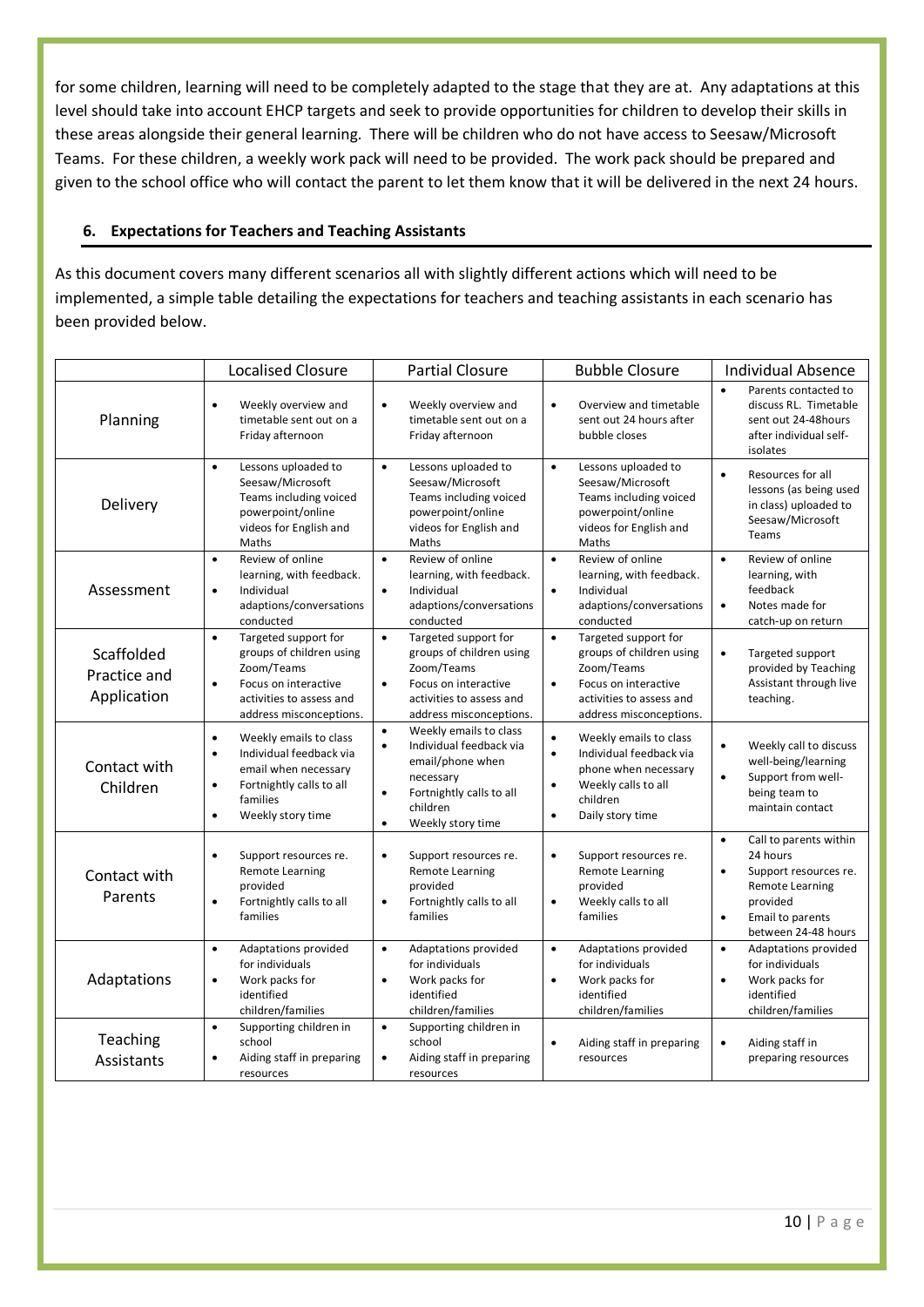#### **APPENDIX 1 – Letters to Parents**

Dear Parents and Carers,

## Remote Learning – Guide for Parents (Localised Closure)

As you will be aware, school has closed and only a small number of pupils are being educated on site. For all other pupils we will be providing remote learning. This letter is to guide you through how this will work. If your child is in Reception or Year 1 we will be using Seesaw as our online tool. If your child is in Year 2, 3, 4, 5 or 6 then we will be using Microsoft Teams as our online tool. Additional information about how to access and use these apps has been provided.

Learning will be uploaded to these apps for your child to complete. This will include:

- A timetable for the week along with an overview of each lesson which will be uploaded by 3pm on Friday afternoon
- Daily English and Maths lessons (including online presentations) which will be uploaded by 8:30 each morning (Monday to Friday)
- Live sessions for small groups of children in English or Maths each week
- Guidance and resources for other lessons (e.g. Science, History, Geography etc.) which will be uploaded daily according to the timetable

Your child will be expected to upload the learning at the end of each day so that the teacher can mark and assess this learning. If necessary, they will then be in contact the following day to provide further challenge or support based on their assessments.

We will also ensure that the teachers are in regular contact with all children to encourage and motivate them. This will be through a weekly email and a fortnightly phone call. There will also be a weekly story time session via Zoom for your child to participate in.

Further information is provided on the school website under Remote Learning where you will also find us sharing successes and achievements of our Grove community during this challenging time. However, if there is anything that you or your child needs to support their learning then we urge you to get in contact with the school office [\(office@grove.cambs.sch.uk\)](mailto:office@grove.cambs.sch.uk) so that we can help you straight away. Also, if, for any reason, you have difficulty accessing the online resources, then please let us know as soon as possible so that an alternative solution can be found.

Thank you very much for your patience and support as we try to provide all our children with the best education in these challenging times.

Yours sincerely,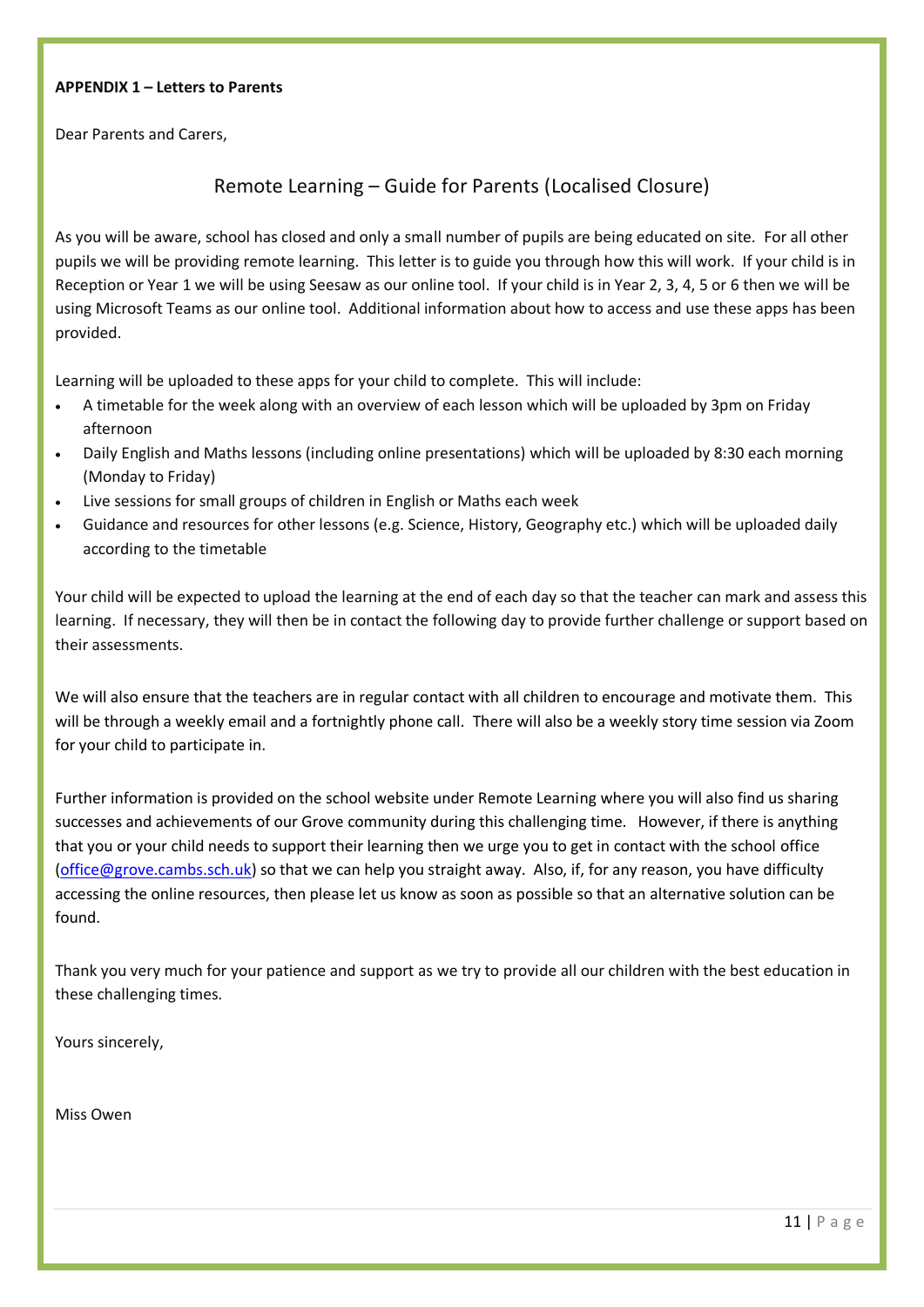# Remote Learning – Guide for Parents (Partial Closure)

As you will be aware, the government has requested the closure of school to…. For those who are remaining at home, we will be providing remote learning. This letter is to guide you through how this will work. If your child is in Reception or Year 1 we will be using Seesaw as our online tool. If your child is in Year 2, 3, 4, 5 or 6 then we will be using Microsoft Teams as our online tool. Additional information about how to access and use these apps has been provided.

Learning will be uploaded to these apps for your child to complete. This will include:

- A timetable for the week along with an overview of each lesson which will be uploaded by 3pm on Friday afternoon
- Daily English and Maths lessons (including online presentations) which will be uploaded by 8:30 each morning (Monday to Friday)
- Live sessions for small groups of children in English or Maths each week
- Guidance and resources for other lessons (e.g. Science, History, Geography etc.) which will be uploaded daily according to the timetable

Your child will be expected to upload the learning at the end of each day so that the teacher can mark and assess this learning. If necessary, they will then be in contact the following day to provide further challenge or support based on their assessments.

We will also ensure that the teachers are in regular contact with all children to encourage and motivate them. This will be through a weekly email and a fortnightly phone call. There will also be a weekly story time session via Zoom for your child to participate in.

Further information is provided on the school website under Remote Learning where you will also find us sharing successes and achievements of our Grove community during this challenging time. However, if there is anything that you or your child needs to support their learning then we urge you to get in contact with the school office [\(office@grove.cambs.sch.uk\)](mailto:office@grove.cambs.sch.uk) so that we can help you straight away. Also, if, for any reason, you have difficulty accessing the online resources, then please let us know as soon as possible so that an alternative solution can be found.

Thank you very much for your patience and support as we try to provide all our children with the best education in these challenging times.

Yours sincerely,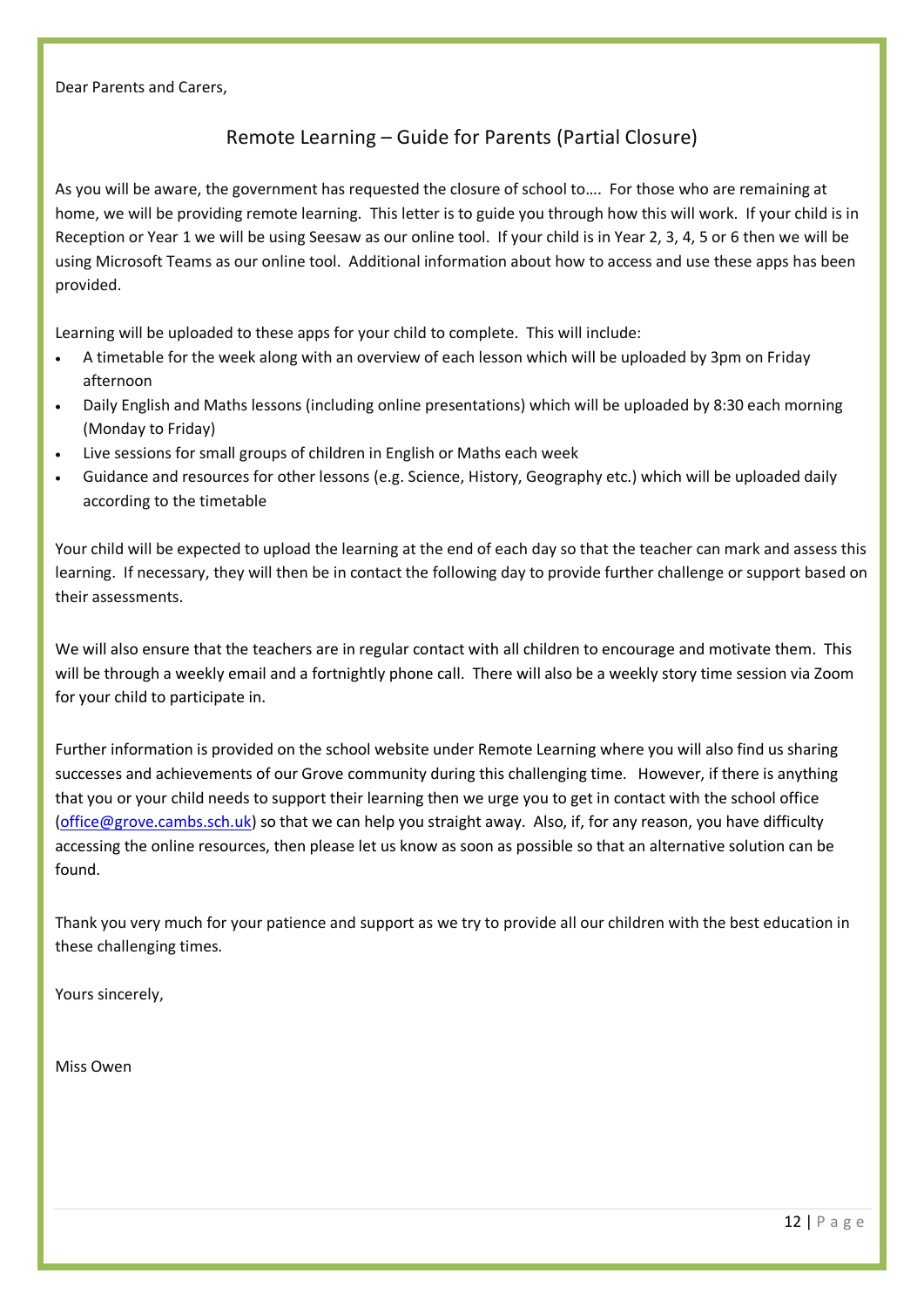#### Dear Parents and Carers,

# Remote Learning – Guide for Parents (Bubble Closure)

As you will be aware, we have had to close the Year….bubble. This means that for the next 10 days, we will be providing remote learning for your child. This will be using Seesaw/Microsoft teams. Additional information about how to access and use these apps has been provided.

Learning will be uploaded to these apps for your child to complete. This will include:

- A timetable for the week along with an overview of each lesson which will be uploaded within 48 hours of the bubble closing
- Daily English and Maths lessons (including online presentations) which will be uploaded by 8:30 each morning (Monday to Friday)
- Live sessions for small groups of children in English or Maths each week
- Guidance and resources for other lessons (e.g. Science, History, Geography etc.) which will be uploaded daily according to the timetable

Your child will be expected to upload the learning at the end of each day so that the teacher can mark and assess this learning. If necessary, they will then be in contact the following day to provide further challenge or support based on their assessments.

We will also ensure that the teachers are in regular contact with all children to encourage and motivate them. This will be through a weekly email and a fortnightly phone call. There will also be a weekly story time session via Zoom for your child to participate in.

Further information is provided on the school website under Remote Learning. However, if there is anything that you or your child needs to support their learning then we urge you to get in contact with the school office [\(office@grove.cambs.sch.uk\)](mailto:office@grove.cambs.sch.uk) so that we can help you straight away. Also, if, for any reason, you have difficulty accessing the online resources, then please let us know as soon as possible so that an alternative solution can be found.

Thank you very much for your patience and support as we try to provide all our children with the best education in these challenging times.

Yours sincerely,